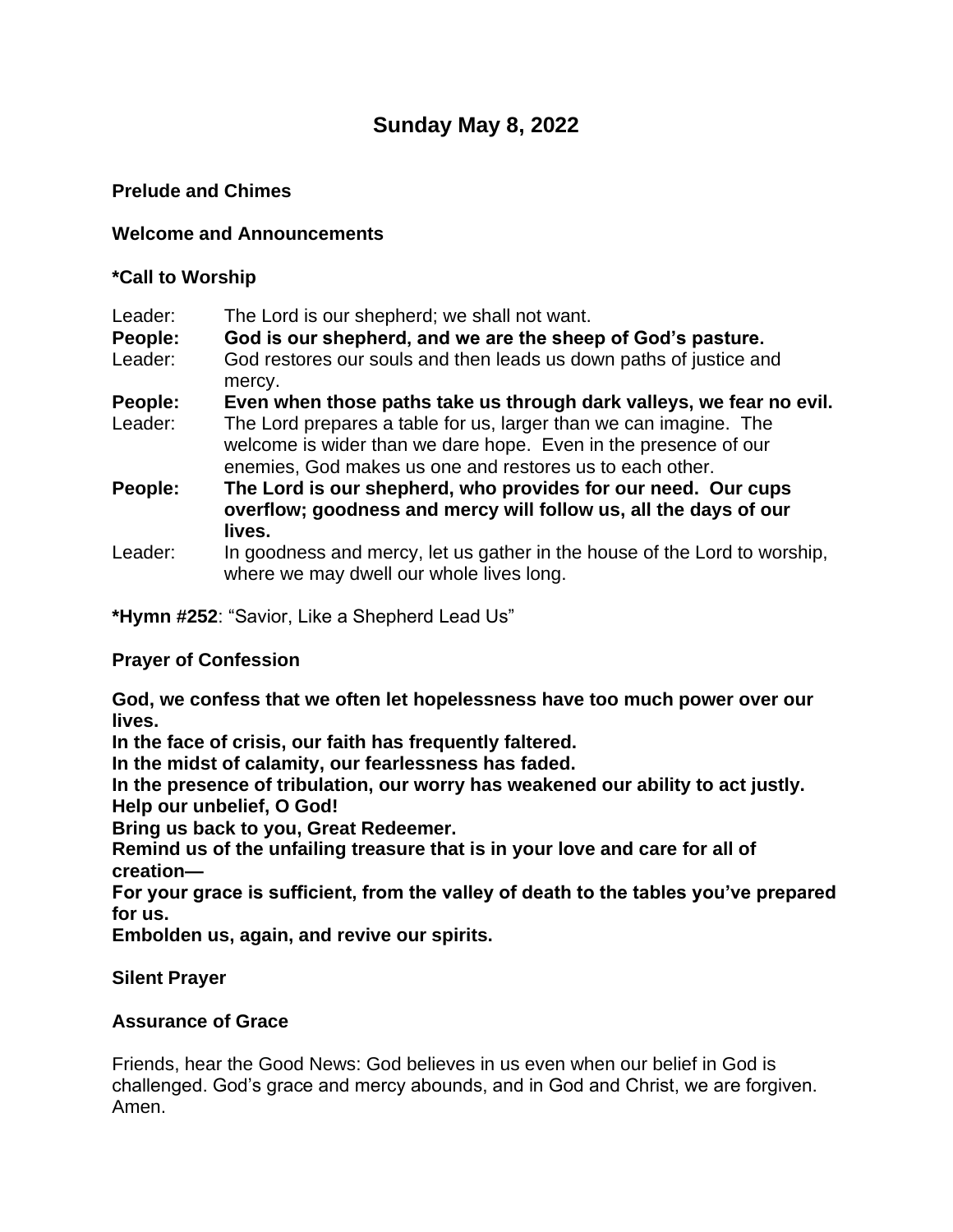## **Passing of the Peace**

*(For those in the sanctuary please remain in your seats as you turn to one another and by word and gesture that is comfortable to you, greet one another. For those in remote locations be aware that you too are included in the peace that Christ gives us all.)*

#### **Response Hymn #236**

**Reading from the book of Acts:** John 10: 22-30 David Alexander

**Anthem**

**Young Disciple's Time**

**Reading from the Psalms:** Psalm 23

**Sermon:** "The Lord IS My Shepherd"

**\*Hymn #479**: "God Is My Shepherd"

#### **The Community at Prayer**

*(Joys and Concerns, Prayer for the People, Lord's Prayer)*

#### **Prayer Response**

#### **Offertory**

We believe in the God of justice and righteousness, and God believes in us to carry forth the mission of loving and caring for community. Let us now share our gifts and resources so that we may continue to walk humbly with God and with neighbors.

*(Opportunities to give for the ministries of this church are available through an offering plate as you enter or leave the sanctuary, through mailing your gift to the church office or through signing up for electronic giving through our website.)*

#### **Doxology**

Praise God from whom all blessings flow; Praise God, all creatures here below; Praise God for all that love has done Creator, Christ, and Spirit, One.

#### **Prayer of Dedication**

**We dedicate these gifts that have been shared for the fortification of the beloved community. Let these gifts do justice in the world. Let them be a sign of our belief in the God who saves, heals, and sets free. Let these gifts, and the works of our hands and feet, be a blessing to all in need.**